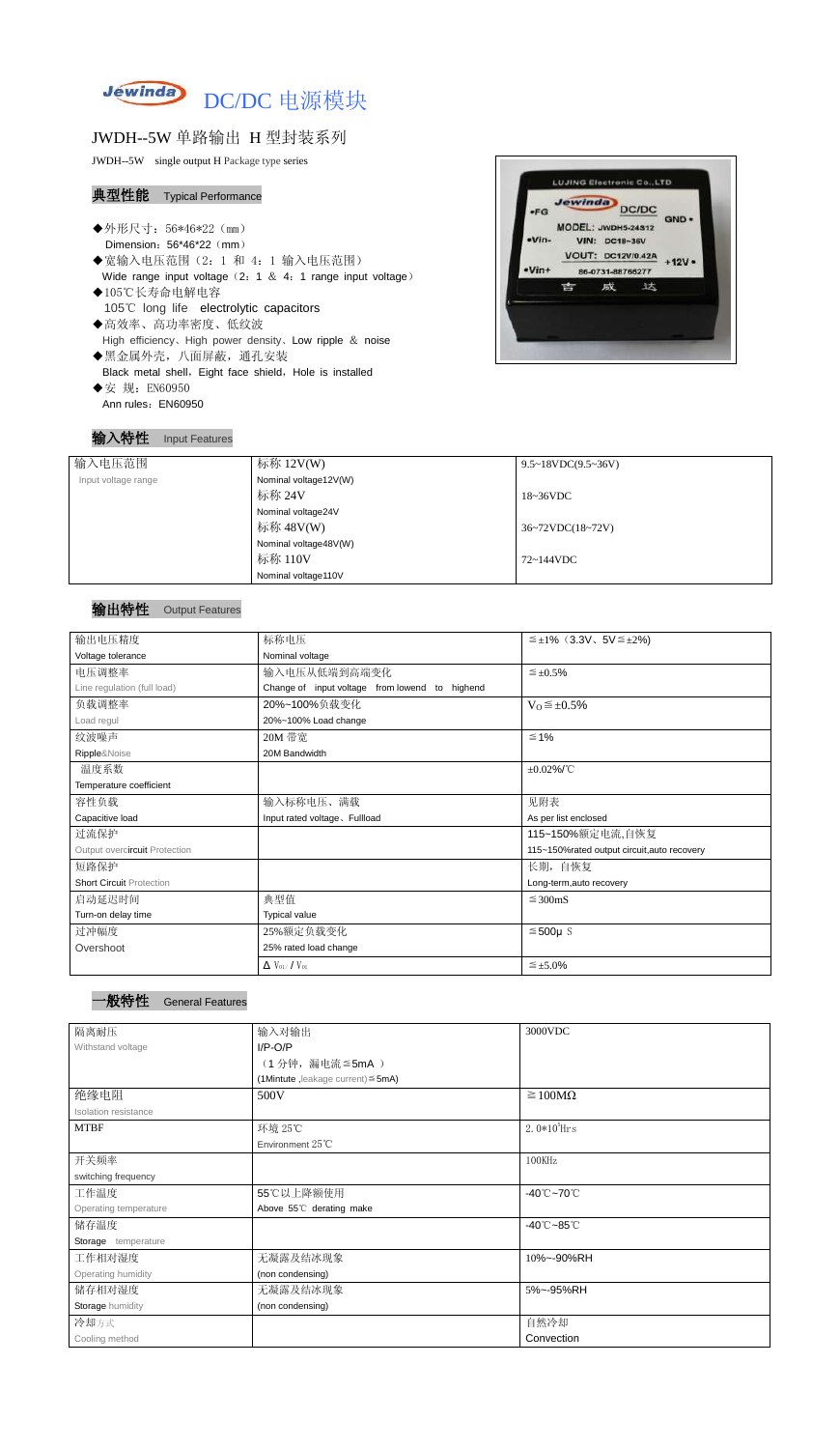注: 模块的输出端可以外加电解电容, 但过大的容量和过低的 ESR 值可能会引起模块工作的不稳定, 或造成限流点变低, 推荐输出电容值为 100μ F/A, 此处的电流指额定输出电流。

Note: The output end of the module can be coupled with electrolytic capacitor, but too much capacity and low ESR value may cause the instability of the module, or current limit points of lower output capacitance of the recommended value of 100 u F/A, the current here refers to the rated output current.

## 命名方式 Naming Rules JWD H 5 - 12 S 5 W W:输入电压 4:1;无标注:输入电压 2:1 W: Input voltage range 4:1; Not marked input voltage range2:1 输出电压 Output voltage 单路输出 **Single Output** 标称输入电压 Nominal Input voltage 输出功率 Output power 外形尺寸 56\*46(mm) Dimension56\*46(mm) DC/DC 电源模块 DC/DC power module

#### 产品选型 Product selection

- 注:因篇幅有限,以上只是部分产品列表,若需列表以外产品,请与本公司销售部联系。 输出纹波噪声(峰-峰值)的测量,请参照模块测试说明中介绍的方法进行。
- Note: :Due to space limitations ,the above list is only for some products, If other than a list of products, please contact the Company's sales department. Output ripple noise measurement (peak - peak), please refer to the module test notes method is introduced.





注:电源模块的外形尺寸和管脚定义如与选型手册不符,请以实物实际尺寸为准。

Note: Dimensions and pin definitions of power module such as inconsistent with the hand book, please in kind prevail actual size

|                    | 输入电压范围            | 输出电压 Output    | 输出电流           | 纹波噪声                                                           | 效率         |
|--------------------|-------------------|----------------|----------------|----------------------------------------------------------------|------------|
| 产品型号               | Input voltage     | voltage        | Output current | R & N                                                          |            |
| Model No.          | $V_{in}$          | V <sub>O</sub> | $I_{\rm O}$    | $V$ $\mathrm{(}p\text{-}p\mathrm{)}\underline{m}\underline{V}$ | Efficiency |
| JWDH5-12S3.3(W)    |                   | 3.3V           | 1.52A          | 50                                                             | 75%        |
| JWDH5-12S5(W)      | $9.5 - 18V$       | 5 V            | 1.00A          | 50                                                             | 77%        |
| JWDH5-12S12(W)     | $9.5 \sim 36V(W)$ | 12V            | 0.42A          | 100                                                            | 79%        |
| JWDH5-12S15(W)     |                   | 15V            | 0.33A          | 100                                                            | 80%        |
| JWDH5-12S24(W)     |                   | 24V            | 0.21A          | 120                                                            | 82%        |
| JWDH5-24S3.3       |                   | 3.3V           | 1.52A          | 50                                                             | 75%        |
| <b>JWDH5-24S5</b>  | $18 - 36V$        | 5 V            | 1.00A          | 50                                                             | 78%        |
| JWDH5-24S12        |                   | 12V            | 0.42A          | 100                                                            | 80%        |
| JWDH5-24S15        |                   | 15V            | 0.33A          | 100                                                            | 81%        |
| JWDH5-24S24        |                   | 24V            | 0.21A          | 120                                                            | 83%        |
| JWDH5-48S3.3(W)    |                   | 3.3V           | 1.52A          | 50                                                             | 75%        |
| JWDH5-48S5(W)      | $36 - 72V$        | 5 V            | 1.00A          | 50                                                             | 78%        |
| JWDH5-48S12(W)     | $18 - 72V(W)$     | 12V            | 0.42A          | 100                                                            | 80%        |
| JWDH5-48S15(W)     |                   | 15V            | 0.33A          | 100                                                            | 81%        |
| JWDH5-48S24(W)     |                   | 24V            | 0.21A          | 120                                                            | 83%        |
| JWDH5-110S3.3      |                   | 3.3V           | 1.52A          | 50                                                             | 76%        |
| <b>JWDH5-110S5</b> |                   | 5 V            | 1.00A          | 50                                                             | 78%        |
| JWDH5-110S12       | 72~144V           | 12V            | 0.42A          | 100                                                            | 81%        |
| JWDH5-110S15       |                   | 15V            | 0.33A          | 100                                                            | 82%        |
| JWDH5-110S24       |                   | 24             | 0.21A          | 120                                                            | 84%        |

| 管脚说明<br>--                     | . .<br>. .    | $\mathbf{D}^{\prime}$<br><b>TP</b> | D <sup>2</sup><br>. . J | ∽<br>$P_{\ell}$    | $\mathbf{D}$<br>$\overline{\phantom{0}}$<br>- | DG<br>J.<br>- | n <sub>z</sub>          | P <sub>8</sub> |
|--------------------------------|---------------|------------------------------------|-------------------------|--------------------|-----------------------------------------------|---------------|-------------------------|----------------|
| 24 财 ,<br>$\Omega$<br>井崎<br>N. | $\Gamma$<br>Ć | $\mathbf{r}$<br>V1n <sub>1</sub>   | Vin-                    | $'$ O <sub>1</sub> | $N\Gamma$<br>TAT                              | <b>NP</b>     | <b>ND</b><br><b>TAT</b> | <b>GND</b>     |